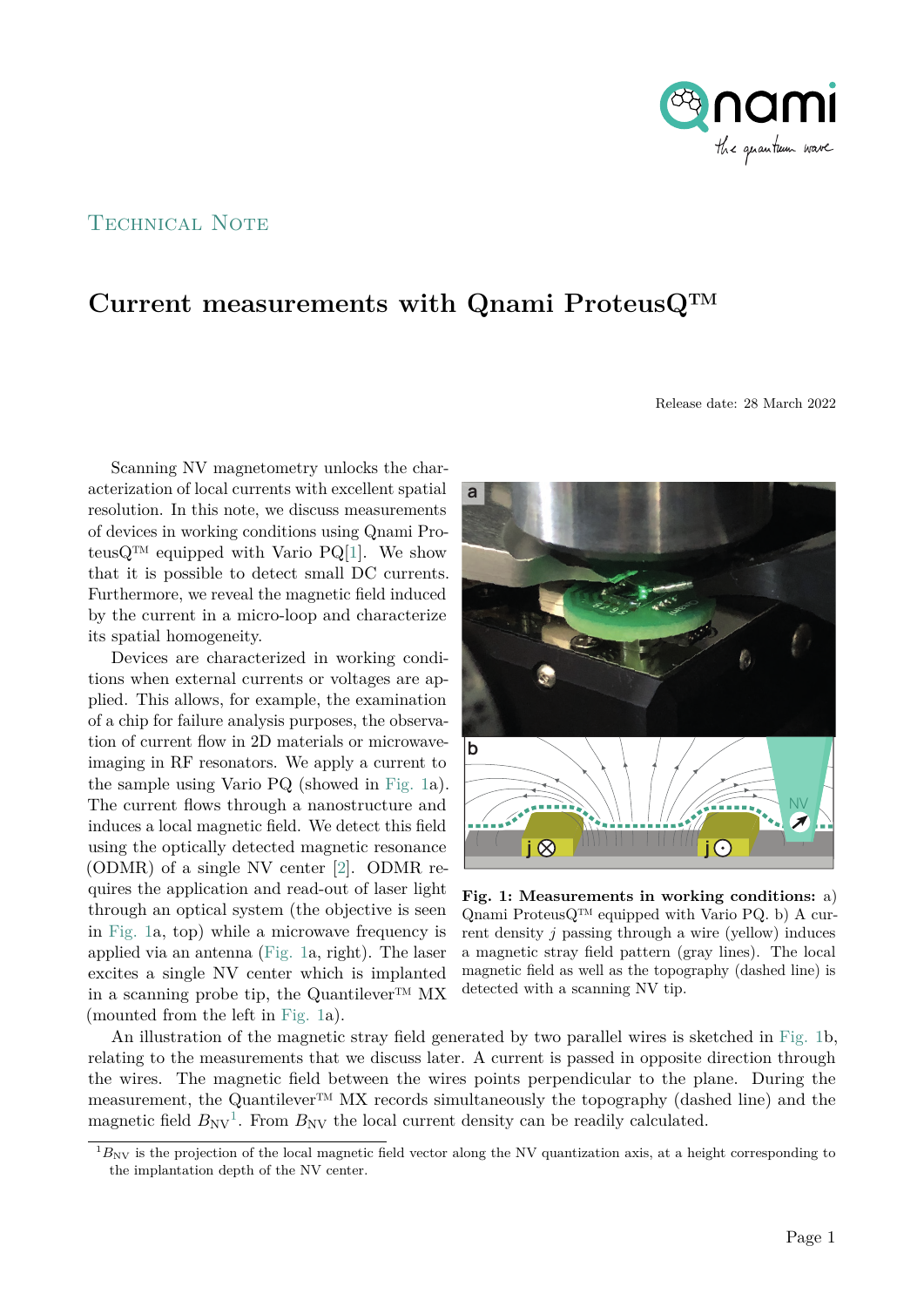<span id="page-1-0"></span>

**Fig. 2: Characterization of devices in working conditions:** a) A current  $I = 250 \,\mu\text{A}$  (|**j**| =  $2.5 \times 10^5 \,\text{A/cm}^2$ ) is applied to a Cr/Au (10/90 nm) loop. The plot shows the measured topography and surface magnetic field  $B_{\text{NV}}(x, y)$ . b) Calculated local current density  $|\mathbf{j}_{\text{calculated}}|(x, y)$  from the data in (a). Vectors depict the spatial components of  $|j|$ . c) Perpendicular component of the magnetic field  $B_{\perp}(|j|, d = 0)$  at position  $\clubsuit$  (left) and  $\star$ (middle) and  $B_{\perp}(d, |\mathbf{j}| = 1 \times 10^6 \text{ A/cm}^2)$  at position  $\star$  (right).

In [Fig. 2a](#page-1-0) we show the results of measurements in working conditions of a 100 nm thick Cr/Au wire. A current of  $250 \mu A$  is applied, corresponding to a current density of  $|\mathbf{j}| = 2.5 \times 10^5 \text{ A/cm}^2$ .  $B_{\text{NV}}$  is plotted as surface color on the measured topography. We detect a rather homogeneous magnetic field inside the loop.

We then use the data to calculate the local current density |**j**|. The magnetic field and the current density are related by the Biot-Savart law. In Fourier space, one obtains:

$$
\mathcal{J}_x = \frac{\alpha k_y}{-u_x k_y - u_y k_y + i u_z k} \mathcal{B}_{\theta, \phi}
$$

$$
\mathcal{J}_y = \frac{\alpha k_x}{u_x k_x + u_y k_y - i u_z k} \mathcal{B}_{\theta, \phi}
$$

Here,  $\mathcal{J}_x$  ( $\mathcal{J}_y$ ) is the Fourier transform of the current density in x- (y-) direction,  $\mathcal{B}_{\theta,\phi}$  is the Fourier transform of the magnetic field measured along the NV direction given by the spherical angles  $\theta$  and  $\phi$ ,  $k_x$ ,  $k_y$  are the Fourier-space vector variables with  $k = \sqrt{k_x^2 + k_y^2}$ , the parameter  $\alpha = 2e^{kd}/\mu_0$  includes the scanning height *d* and the vacuum permeability  $\mu_0$ , and  $u_x = \sin(\theta) \cos(\phi)$ ,  $u_y = \sin(\theta) \sin(\phi)$ . For the calculation we need to make assumptions on the scan height *d* and the orientation  $\theta$ ,  $\phi$  of the NV center. For the scan height we take a typical value of  $d = 25 \text{ nm}$ , the angle  $\phi = 45^{\circ}$  is given by the crystallographic orientation of a 100 tip, and we take  $\theta = 80^\circ$ . For details on calculating the current see Ref.[\[3\]](#page-2-2).

The result of the calculation is shown in [Fig. 2b](#page-1-0). The arrows depict the calculated x- and ycomponent of **j**. Beside the sanity check that the current actually flows in the wire and that we recover the applied magnitude for |**j**| (indicated with an arrow on the color bar), two interesting details are observed. First, some but not all defects in the wire lead to an enhanced current flow in their vicinity and second, the current flow is enhanced in the inner edges of the U-shape and reduced at the outer edges.

Finally, in [Fig. 2c](#page-1-0) (left panel) we place the Quantilever<sup>™</sup> MX on the loop and vary the applied current density **j**. This allows to extract a typical value of DC current densities that are measurable in this setup, amounting to  $|\mathbf{j}| = 1 \times 10^4$  A/cm<sup>2</sup> (indicated by the orange line). We repeat the measurement